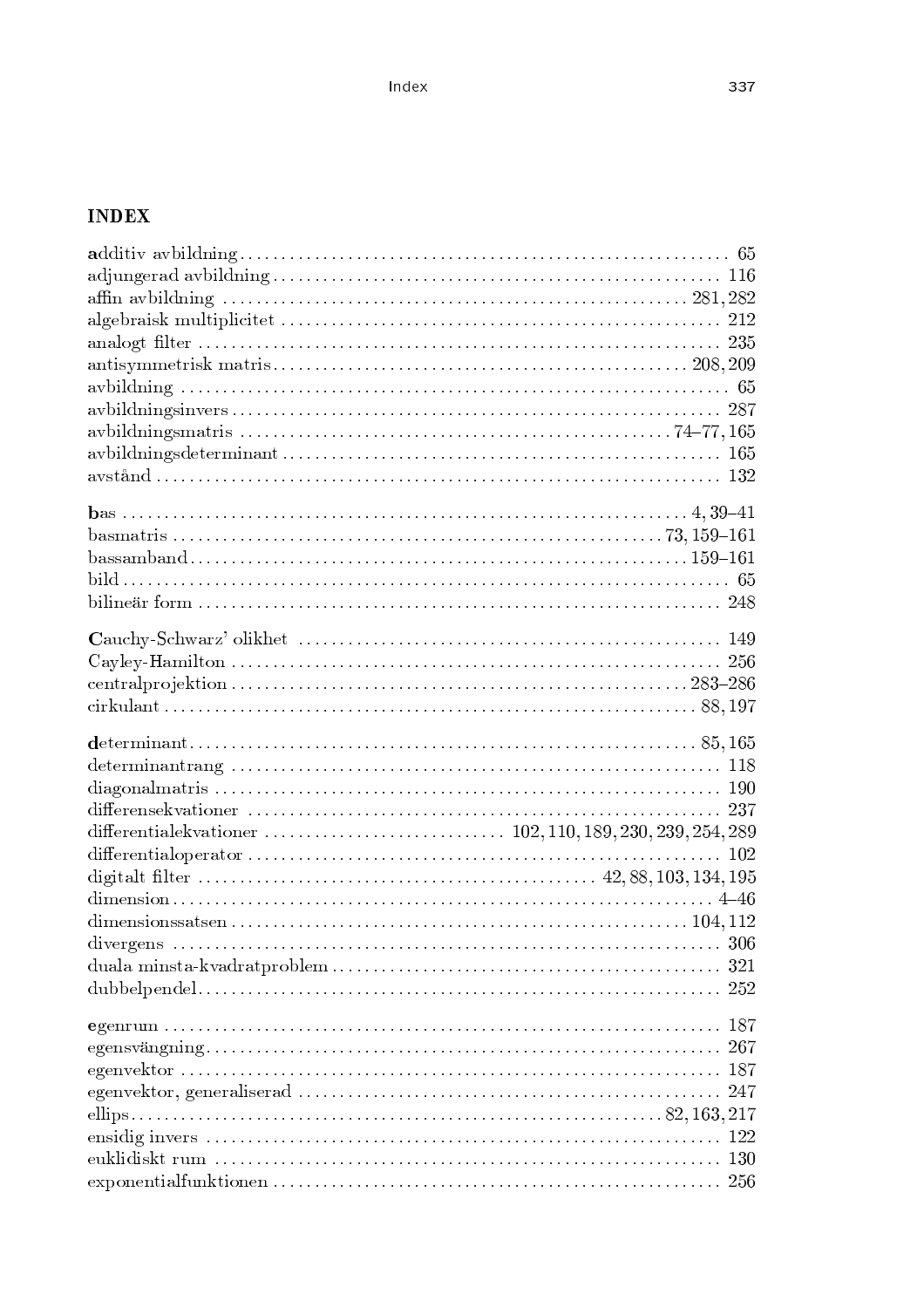## Index

| $k\nu = 222$                    |  |
|---------------------------------|--|
|                                 |  |
|                                 |  |
| $minstakvadrat lösning129, 142$ |  |
|                                 |  |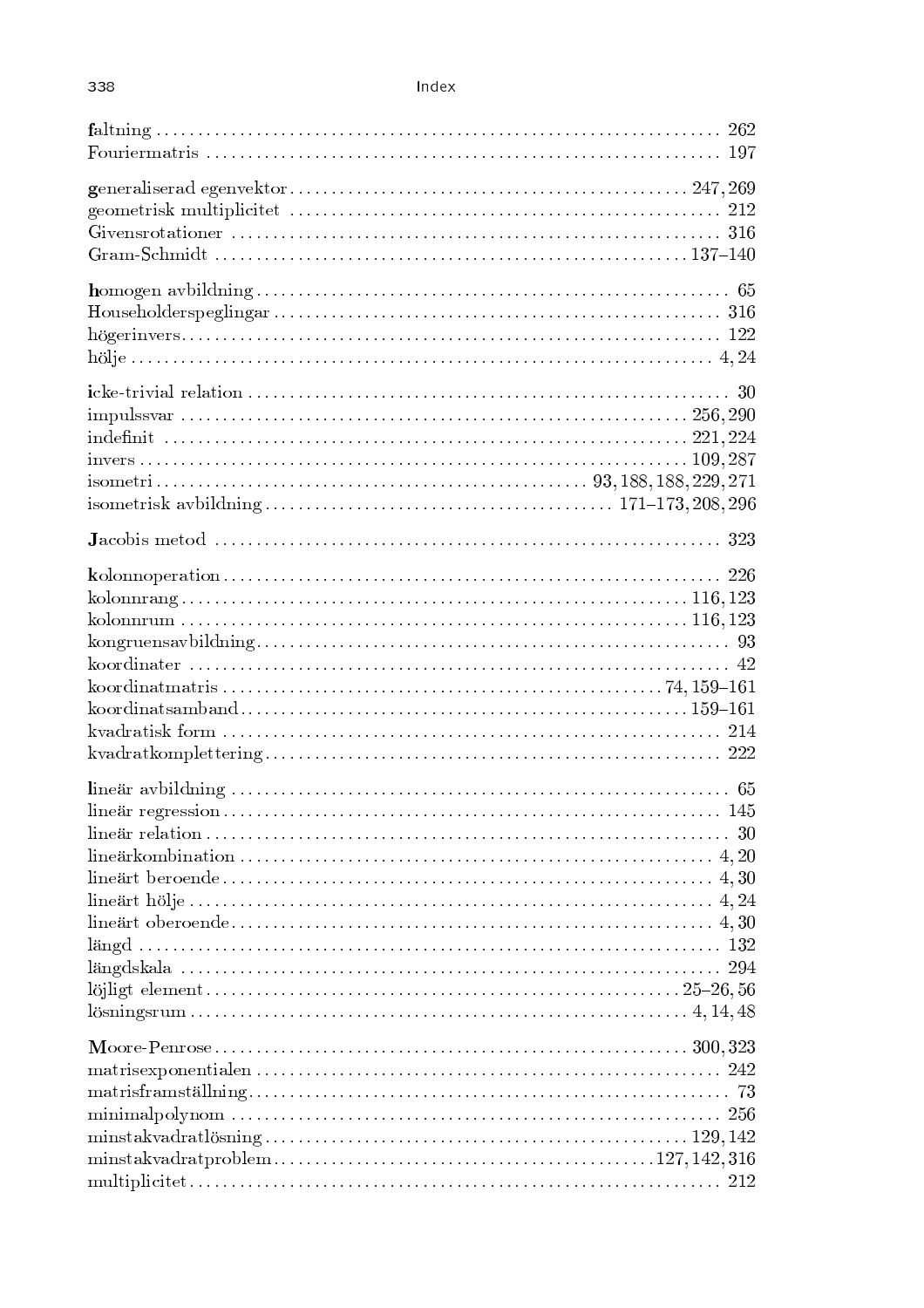## Index

| nollelement $\ldots$ $\ldots$ $\ldots$ $\ldots$ $\ldots$ $\ldots$ $\ldots$ $\ldots$ $\ldots$ $\ldots$ $\ldots$ $\ldots$ $\ldots$ $\ldots$ $\ldots$ $\ldots$ $\ldots$ $\ldots$ $\ldots$ $\ldots$ $\ldots$ $\ldots$ $\ldots$ $\ldots$ $\ldots$ $\ldots$ $\ldots$ $\ldots$ $\ldots$ $\ldots$ $\ldots$ $\ldots$ $\ldots$ $\ldots$ $\ldots$ |  |
|----------------------------------------------------------------------------------------------------------------------------------------------------------------------------------------------------------------------------------------------------------------------------------------------------------------------------------------|--|
|                                                                                                                                                                                                                                                                                                                                        |  |
|                                                                                                                                                                                                                                                                                                                                        |  |
|                                                                                                                                                                                                                                                                                                                                        |  |
|                                                                                                                                                                                                                                                                                                                                        |  |
|                                                                                                                                                                                                                                                                                                                                        |  |
|                                                                                                                                                                                                                                                                                                                                        |  |
|                                                                                                                                                                                                                                                                                                                                        |  |
|                                                                                                                                                                                                                                                                                                                                        |  |
|                                                                                                                                                                                                                                                                                                                                        |  |
|                                                                                                                                                                                                                                                                                                                                        |  |
|                                                                                                                                                                                                                                                                                                                                        |  |
|                                                                                                                                                                                                                                                                                                                                        |  |
|                                                                                                                                                                                                                                                                                                                                        |  |
|                                                                                                                                                                                                                                                                                                                                        |  |
|                                                                                                                                                                                                                                                                                                                                        |  |
|                                                                                                                                                                                                                                                                                                                                        |  |
|                                                                                                                                                                                                                                                                                                                                        |  |
|                                                                                                                                                                                                                                                                                                                                        |  |
|                                                                                                                                                                                                                                                                                                                                        |  |
|                                                                                                                                                                                                                                                                                                                                        |  |
|                                                                                                                                                                                                                                                                                                                                        |  |
|                                                                                                                                                                                                                                                                                                                                        |  |
|                                                                                                                                                                                                                                                                                                                                        |  |
|                                                                                                                                                                                                                                                                                                                                        |  |
|                                                                                                                                                                                                                                                                                                                                        |  |
|                                                                                                                                                                                                                                                                                                                                        |  |
|                                                                                                                                                                                                                                                                                                                                        |  |
|                                                                                                                                                                                                                                                                                                                                        |  |
|                                                                                                                                                                                                                                                                                                                                        |  |
|                                                                                                                                                                                                                                                                                                                                        |  |
|                                                                                                                                                                                                                                                                                                                                        |  |
|                                                                                                                                                                                                                                                                                                                                        |  |
|                                                                                                                                                                                                                                                                                                                                        |  |
|                                                                                                                                                                                                                                                                                                                                        |  |
|                                                                                                                                                                                                                                                                                                                                        |  |
|                                                                                                                                                                                                                                                                                                                                        |  |
|                                                                                                                                                                                                                                                                                                                                        |  |
|                                                                                                                                                                                                                                                                                                                                        |  |
|                                                                                                                                                                                                                                                                                                                                        |  |
|                                                                                                                                                                                                                                                                                                                                        |  |